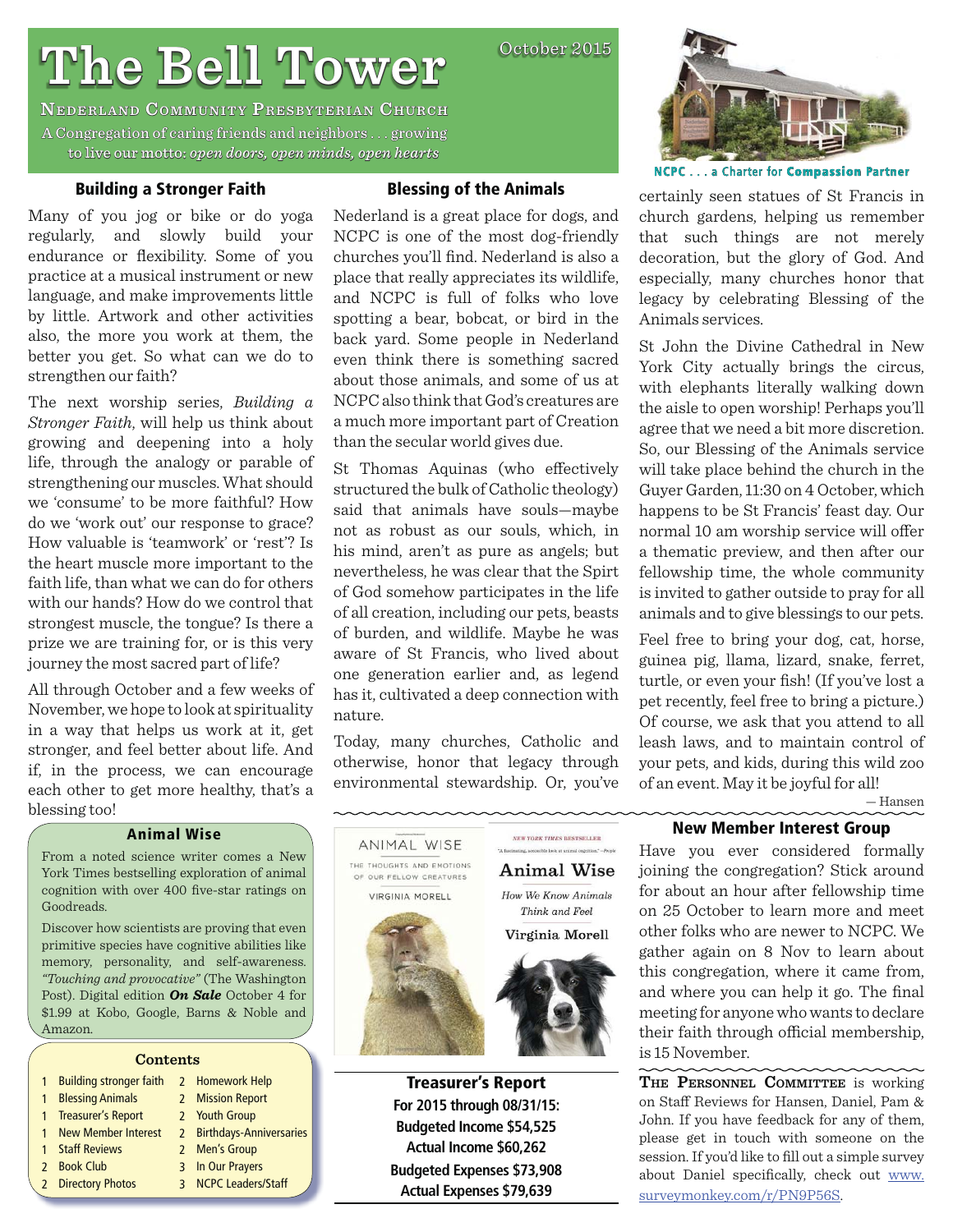

# Science, Religion and an Evolving Faith **Book Club**

Even the readers are turning to screens! The next 'book' for our group is a video series about Faith and Science. The associated articles are very short, the discussion is great, and the topic is important for our world. Join us on Tuesdays at the church, 6:30, starting 6 October.

*"When I have a terrible need of—dare I say 'religion'—then I go outside at night and paint the stars."* (Van Gogh)

#### **New Directory**

Many folks in our church family been photographed for the new directory! But there are still a lot of you, who we want to include.

If you haven't had a portrait with Cheryl or Gwyn, please email one to Hansen. Make sure your photo is close to your face/s without a busy background (so we can recognize you well), and at least a megabyte large (so it will print well).

Soon, we will start checking what personal information you want in the directory, and hopefully publish it quickly, so that it's easier for all of us to build relationships and community.

#### **Homework Help**

We have a new outreach, to Nederland children who need a little help and guidance! Starting in October, a few volunteers will gather each Wednesday & Thursday at the Elementary School for some after-school support. We'll reach out especially to 4th graders to begin, but any child is welcome.

If you have taught younger children, or worked with kids before, and have time to commit an hour and a half each week (or twice a week), please talk to Hansen or Nancy Waldron.

Imagine how your childhood could have felt, with one more caring adult on your side. Now imagine how the children of our town could benefit—and their parents, and the teachers, and the whole community, and your own spirit—from you being that one more caring adult…

#### **October Birthdays***!*

- 7 Crystal Skeie 18 Jack Filer
- 14 Bob Rhoads 19 Jeremy Tomlinson
- 15 Alexandra Mills 27 John Stinton

#### **Mission Report**

The Nederland Food Pantry served 270 people in August and received 920 pounds of donated food in addition to what was gathered at Boulder County Community Food Share. In addition several volunteers from a Boulder business spent time helping with the garden harvesting potatoes, preparing camper bags for those people who are camping and don't have a Nederland address, and sorting clothes in the Clothing Closet. Their energy and enthusiasm was especially appreciated.

Thanks to a generous opportunity provided by Boulder County Community Food Share the Nederland Food Pantry is able to purchase a van that'll be used for picking up and hauling food to the food pantry. This will help reduce the number of trips needed to gather food, and also

### **Youth Group**

We live in a diverse world, and young people could use help understanding some of those differences, especially with regard to faith. At the very least, some inter-religious dialogue can help them become better citizens; or more so, it can help them reflect on what the world means and how they want to engage it spiritually.

So, starting in October, NCPC is sponsoring a program for teens and pre-teens to learn about various religious traditions. One Sunday a month *all young people in town* are invited to interact with local folks who associate with other religions. (We could invite some Boulder faith leaders, but the priority is for our young folks to see and better understand their neighbors.) We'll have food and games and stories to make it engaging and educational. Any volunteers to help manage this fun?

Also, one Wednesday a month, our own Youth Group—with any visitors welcome—are invited to come figure out what makes their Christian heritage unique and meaningful.

The first gatherings are  $7$  Oct  $6:30$ (*What is the 'Christ' in 'Christian'?*) and 18 Oct 11:45 (Hinduism).

**October Anniversary 13 Kevin & Michelle Kozel evin 26 Jim & Judy Hubbard im** 

reduce the use of personal vehicles which currently often end up carrying hundreds of pounds of food.

Finally the Nederland Food Pantry is working on some grants and other funding sources to allow the food pantry to pay the Executive Director a living salary. It's hoped, at some time in the future, the food pantry will be able to hire an Executive Director and having a salary package in place is the necessary first step.

A couple upcoming events for the food pantry are: November 14, Thanksgiving boxes will be distributed and a health fair will occur at the Community Center; and December 12: Christmas boxes and toys will be distributed at the Community Center.

Dennis Whalen, Mission Elder

# *Cultivate Kindness* **Becoming Compassion**

Forget pay-it-forward or anything about karma. This is just about being nice and good with *no expectation of reciprocity or personal gain.* Let someone cut ahead of you in line, listen to someone who needs an ear, give a compliment you really mean.

Make your default mode one of generosity. It's a nice way to live, and it's contagious. (… and it's healthy, too — physically, mentally and spiritually*!* Ed. Emphasis above added)

(Source: *The New Health Rules – Simple Changes to Achieve Whole-Body Wellness;*  Frank Lipman, M.D. & Danielle Claro, p. 185)

#### **Church Office Printer**



Because of Jesus, we are not scared of death. We are, however, a bit scared of when the office printer dies, and it is just about in the

tomb. If you'd like to help resurrect it- say, by rolling away the stone to the tune of about \$300 for a new one--please talk to Hansen or Wes.

**Men's Group** meets the third Sunday of each month at 4 pm. All men are welcome, whether you want to share a beer or help plan our next outreach project. This month it's 18 October at Black Sheep Brewing (Jim Steven's garage, 13 Navajo Trial).

**Coffee and Conversation** Every Thursday, 9 am, at *The Train Cars* back room, everyone is invited for coffee and conversation about life, faith, church and everything in between.